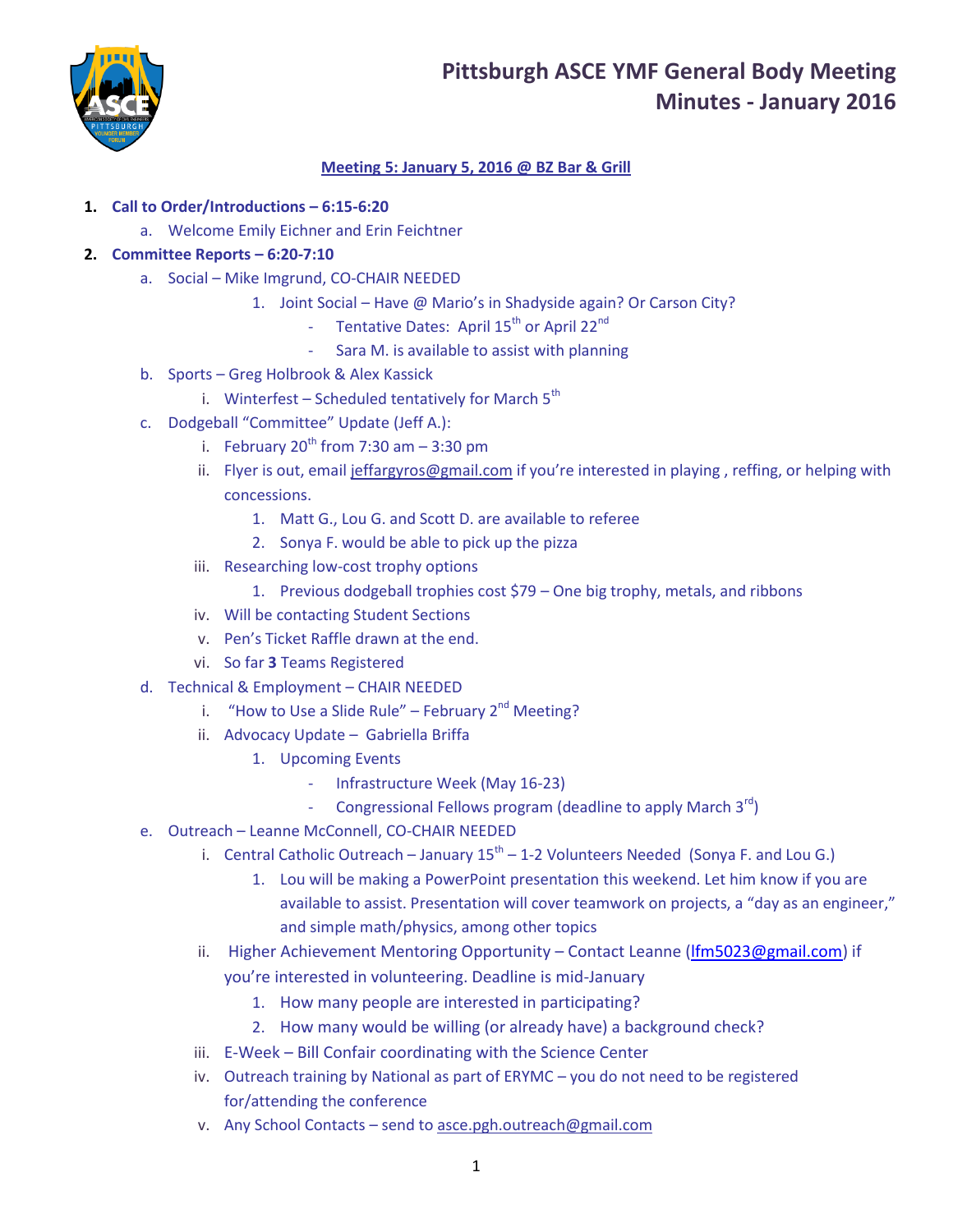## **Pittsburgh ASCE YMF General Body Meeting Minutes - January 2016**



- f. Community Service / Team Building CHAIR NEEDED
	- i. CANstruction coming in late Spring room on team for 1-2 people
		- 1. Linda K., Karen M., Jeff A., Erin F., Lou G., Dave P.
		- 2. Idea: Star Wars
	- ii. Any ideas for Additional Activities?
		- 1. Packing school supplies
		- 2. Future Cities Competition at least five YMF members are volunteering
- g. Membership Tim Tritch & Leah Maslov
	- i. Status of membership database
	- ii. Member Mapping
		- 1. Jeff J. Working on this
- h. Budget Scott Duda & Jeff Argyros
	- i. Goal: \$1000
		- 1. December Dinner \$295
		- 2. Superbowl Blocks
		- 3. March Madness
		- 4. Pen's Raffle Are we able to sell these online using PayPal?
		- 5. Other Ideas? Raffle prizes at Section Dinner February  $20^{th}$ , 2016
- i. Student Affairs (VARIOUS)
	- i. Pitt:
	- ii. CMU:
		- 1. New board elected.
		- 2. STAY Student Gala tentatively planned with UPitt for February  $24<sup>th</sup>$ , 2016 will need Pittsburgh Section involvement, more details to follow for February meeting.
	- iii. Geneva:
		- 1. Erin F. will assist to advise
		- 2. Need to choose a date for on-campus panel discussion.
	- iv. UPJ:
	- v. Point Park:

## **3. ERYMC 2016, Pittsburgh, February 12-13, 2016 – 7:10-7:50**

- a. Finalize sponsored attendees list
- b. 77 already registered for Friday Social, 42 registered for Awards Dinner
- c. Need to finalize target group for outreach event
- d. 8 registered attendees from YMF: Lauren, Scott, Leanne, Jeff, Nicholle, Matt, Lou, and Erin
	- i. Gabbi and Aaron will be attending as practitioner advisors
	- ii. Greg, Linda, Karen, Sonya, and Bill will be at conference

## **4. Secretary's Report – 7:50**

- a. Emails Open rate and trends
	- i. Over the holidays: 23-24%
- b. Ideas for new meeting locations